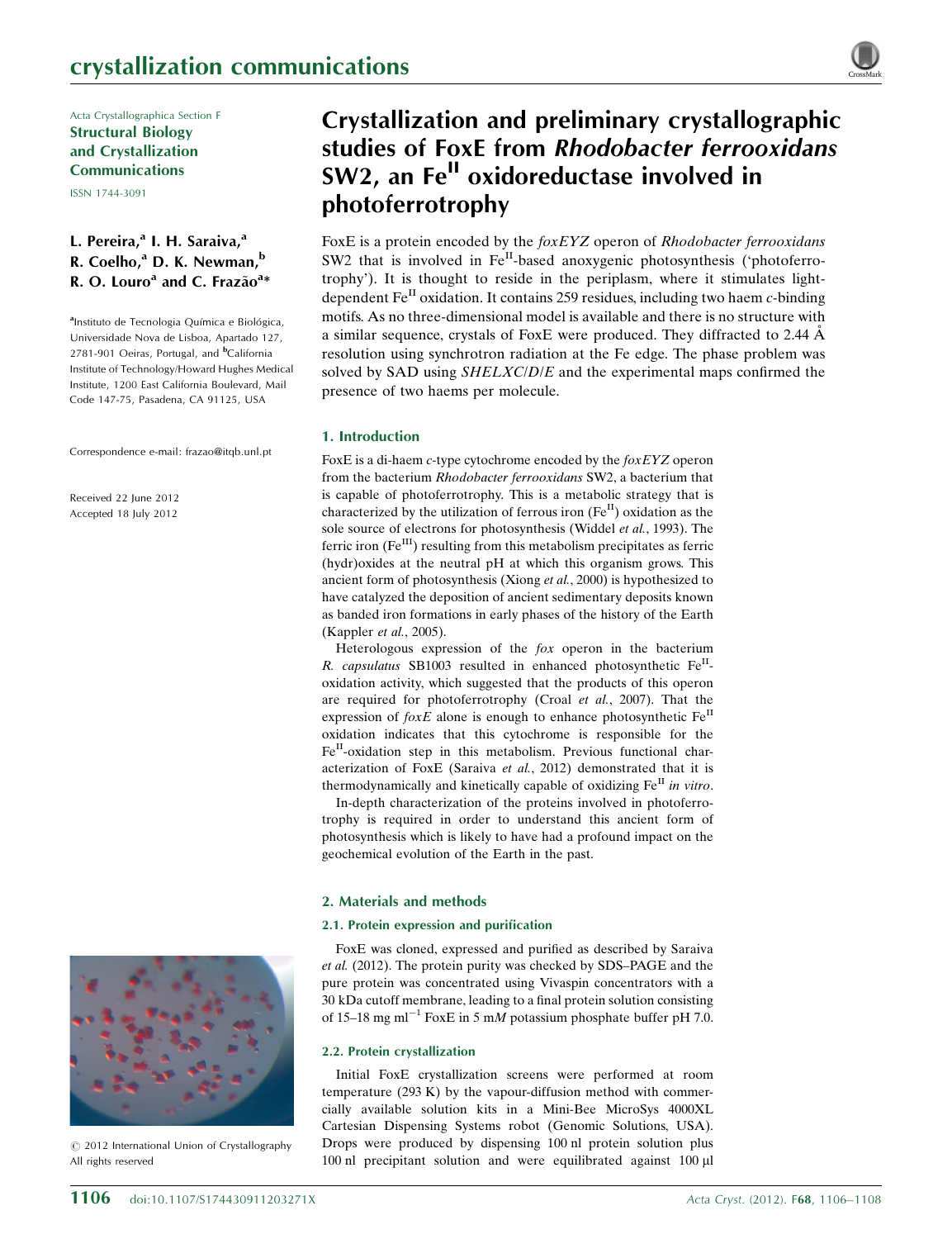precipitant solution; they were examined under a magnifying glass to detect possible crystallization hints. These were then further optimized in microlitre-scale drops by variation of the initial conditions, by the use of crystallization additives and by attempting seeding experiments.

Two crystallization screens, Structure Screen 1 and Structure Screen 2 from Molecular Dimensions Ltd (Suffolk, England), were initially tried. No crystallization hits were detected among those  $2 \times$ 48 trials, but precipitation was observed in  $\sim$  50% of the drops with solutions containing PEG and in  $~60\%$  of the drops with pH below 6.5. MacroSol, JCSG-plus and Stura Footprints screens from Molecular Dimensions were then tried. Three distinct crystal shapes were obtained from these 192 conditions: needle-like crystals were obtained using solution 2.16 of MacroSol [0.1 M HEPES pH 7.5, 2.0 *M* ammonium sulfate,  $5\%(v/v)$  PEG 400], polyhedral crystals with similar shapes were obtained using four solutions from JCSG-plus that contained PEG, namely solution 1.2  $[0.1 M]$  sodium citrate pH 5.5, 20% $(w/v)$  PEG 3K], solution 1.45 [0.17 *M* ammonium sulfate,  $25.5\%$  (w/v) PEG 4K, 15% glycerol], solution 1.21 [0.1 *M* citrate pH 5,  $20\%$ (w/v) PEG 6K] and solution 2.45 [0.2 M lithium sulfate, 0.1 M bis-Tris pH 5.5,  $25\%(w/v)$  PEG 3350], and agglomerated polycrystals were obtained using Stura Footprints solution B6 (1.32 M sodium/ potassium phosphate pH 7). The conditions that delivered the bestlooking crystals were optimized on the microlitre scale, aiming to control nucleation and to increase the crystal size. However, the use of JCSG-plus solution 1.2 could not be reproduced and solution 1.45 only produced crystals at 303 K. The use of PEGs of sizes 2–6K at 5–20%, the addition of 5 or 15% glycerol, the removal of sodium citrate, the use of drops with different volumes of protein and precipitant (2:1.5, 2:1, 2.2:0.8 and 2.3:0.7), the addition of silicone, paraffin or PEG 400 to control vapour diffusion and the use of macroseeding were attempted. These attempts revealed that the crystals were often not reproducible and showed a gel-like consistency within 4–7 d, therefore not being amenable to X-ray diffraction.

We proceeded with the non-PEG lead, Stura Footprints solution B6 based on phosphate precipitant. Although its microlitre scale-up was reproducible at all temperatures tested (277, 293 and 303 K), diffraction experiments showed that the crystals were disordered. Crystallization conditions at 293 K were then varied using PEGs of sizes 2–6K, 10–36% $(v/v)$  PEG concentration, 0.1–1.4 *M* phosphate concentration, pH values in the range 5–7.2 and different (1:2, 1:1 and 2:1) dispensing ratios. Better crystals grew in 0.2 M sodium/potassium phosphate pH 5,  $20\%$  ( $v/v$ ) PEG 5K, but degraded over time and did not produce usable diffraction. In order to sample wider crystal-



#### Figure 1

Crystallization drop of FoxE showing red well shaped polyhedral crystals with approximate dimensions of 0.1  $\times$  0.1  $\times$  0.02 mm.

#### Table 1

Crystallographic and diffraction data statistics.

Values in parentheses are for the highest resolution shell.

| <b>ESRF</b> beamline           | $ID23-1$                        |
|--------------------------------|---------------------------------|
| Wavelength (A)                 | 1.73925                         |
| Resolution $(A)$               | 57.83-2.44 (2.54-2.44)          |
| Space group                    | P3,21                           |
| Unit-cell parameters (A)       | $a = b = 112.77$ , $c = 143.54$ |
| No. of measured reflections    | 1293342                         |
| No. of unique reflections      | 38526 (3591)                    |
| Multiplicity                   | 32.2(6.3)                       |
| Mean $I/\sigma(I)$             | 28.3(1.9)                       |
| $R_{\text{p.i.m.}}$ † (%)      | 2.2(25.0)                       |
| $R_{\text{merge}}$ (%)         | 13.6 (70.7)                     |
| Completeness (%)               | 96.1 (77.1)                     |
| Solvent content $(\% )$        | 52.3                            |
| Wilson <i>B</i> factor $(A^2)$ | 49.1                            |
|                                |                                 |

 $\dagger$   $R_{\text{p.i.m.}} = \sum_{hkl} \{1/[N(hkl) - 1]\}^{1/2} \sum_i |I_i(hkl) - \langle I(hkl) \rangle| / \sum_{hkl} \sum_i I_i(hkl)$ , where N is the data multiplicity,  $I_i(hkl)$  is the observed intensity and  $\langle I(hkl)\rangle$  is the average intensity of multiple observations from symmetry-related reflections. It is an indicator of the precision of the final merged and averaged data set (Weiss, 2001).  $\ddagger R_{\text{merge}} = \sum_{\text{N}} \sum_{I(L+I)} \frac{I(L+I)}{I(L+I)} \cdot \frac{I(L+I)}{I(L+I)} \cdot \sum_{I(L+I)} \frac{I(L+I)}{I(L+I)}$  where  $I(L+I)$  is the observed intensity and  $\sum_{hkl} \sum_{i} |I_i(hkl) - \langle I(hkl) \rangle| \langle \sum_{hkl} \sum_{i} I_i(hkl)$ , where  $I_i(hkl)$  is the observed intensity and  $\langle I(hkl) \rangle$  is the average intensity of multiple observations from symmetry-related reflections.

lization conditions using phosphate precipitant, the Additive Screen from Hampton Research (Aliso Viejo, USA) was also used, restricted to its 80 nonvolatile conditions. The best crystals were obtained at 293 K in sitting drops consisting of 1  $\mu$ l 15 mg ml<sup>-1</sup> protein solution plus 1  $\mu$ l precipitant solution (1.2 *M* sodium/potassium phosphate pH 7, 50 mM copper chloride) equilibrated against 500  $\mu$ l precipitant solution in the well. Red polyhedral crystals reached dimensions of up to approximately  $0.1 \times 0.1 \times 0.02$  mm (Fig. 1). Crystal cryoprotection was accomplished by soaking the crystals in mother liquor complemented with  $25\%(\nu/\nu)$  glycerol.

## 2.3. X-ray diffraction data collection and crystal phase-problem solution

The diffraction of a cryostabilized crystal was measured near the iron absorption edge using an ADSC Q315R detector at station ID23-1 of the European Synchrotron Radiation Facility (ESRF), Grenoble, France. Diffraction images from two  $360^{\circ}$  crystal rotations, interleaved by a crystal translation in order to start each diffraction run from an unexposed crystal region, were integrated and scaled with XDS (Kabsch, 2010) and the resulting two sets of intensities were merged together with XPREP (Bruker).

The phase problem was solved by single-wavelength anomalous diffraction (SAD) using the HKL2MAP GUI (Pape & Schneider, 2004; Sheldrick, 2008), which (i) relies on SHELXC to analyse the data, estimate anomalous difference factors and produce initial phase shifts for reflections corresponding to the largest normalized anomalous differences, (ii) uses SHELXD to determined the anomalous heavy-atom substructure and (iii) uses SHELXE to produce iterative phase improvement by density modification, including automated poly-Ala chain tracing (Sheldrick, 2010).

## 3. Results and discussion

Despite several attempts to optimize the initial FoxE crystallization conditions from PEG- or phosphate-containing solutions, the crystals were not always reproducible; their diffraction indicated disordered crystal packing and showed severe intensity reduction within a few days, when the crystals became gel-like red polyhedra. The addition of copper chloride as an additive to the mother liquor, however, led to increased crystal stability and to increased diffraction capability.